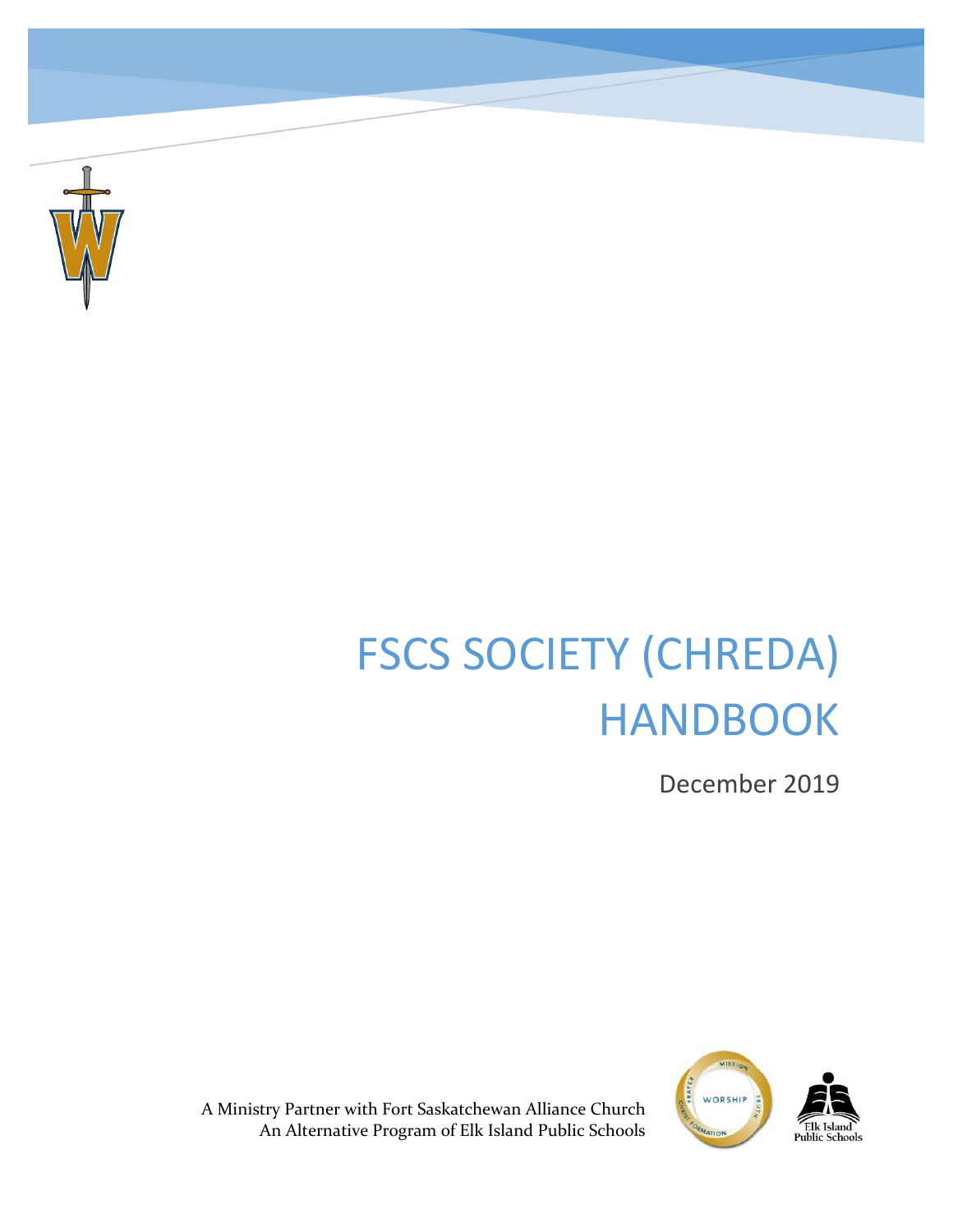# Table of Contents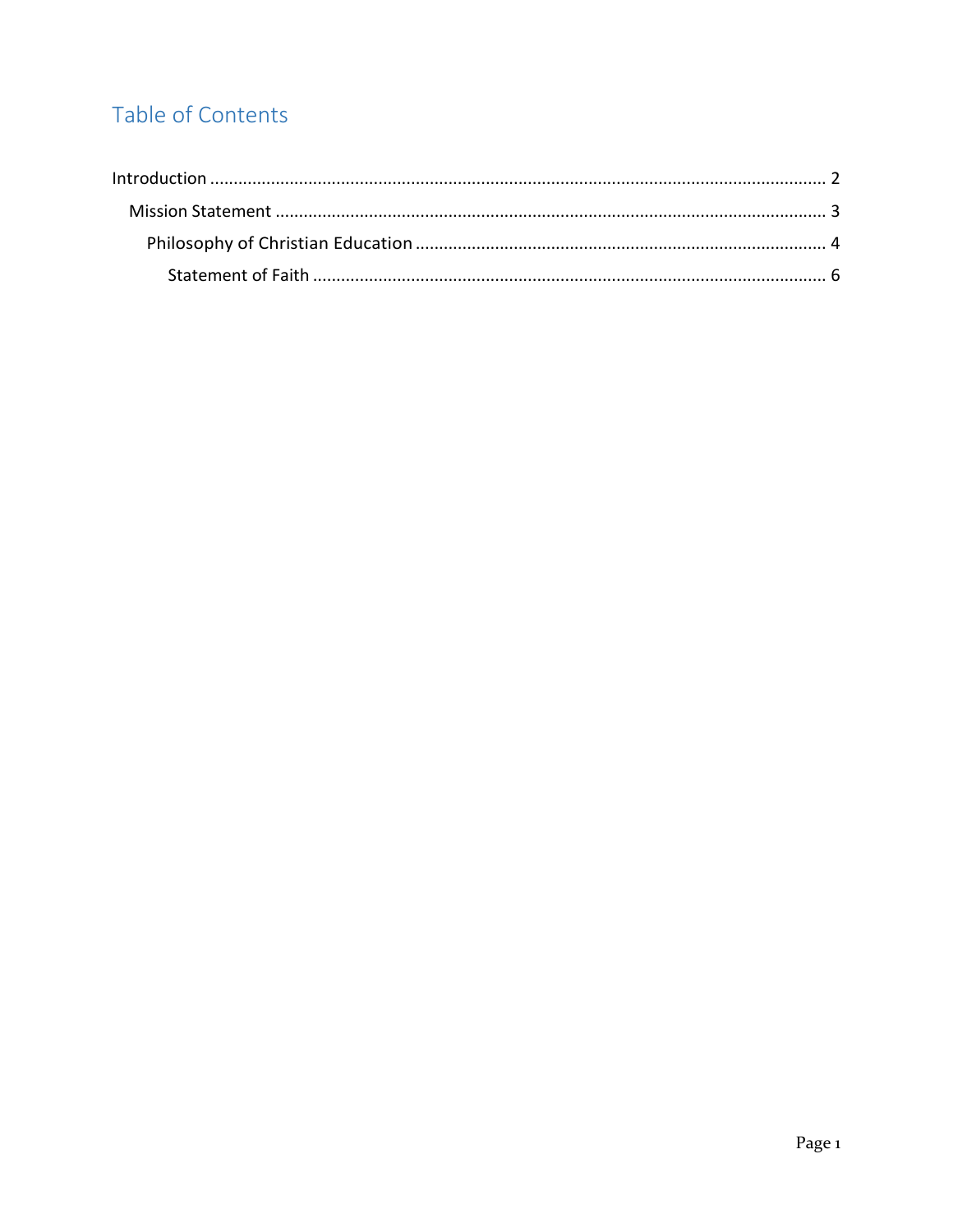This document contains a mission statement, philosophy of education, and statement of faith for Fort Saskatchewan Christian School. Parents are required to affirm their support of these statements via their signature in their CHREDA enrollment package.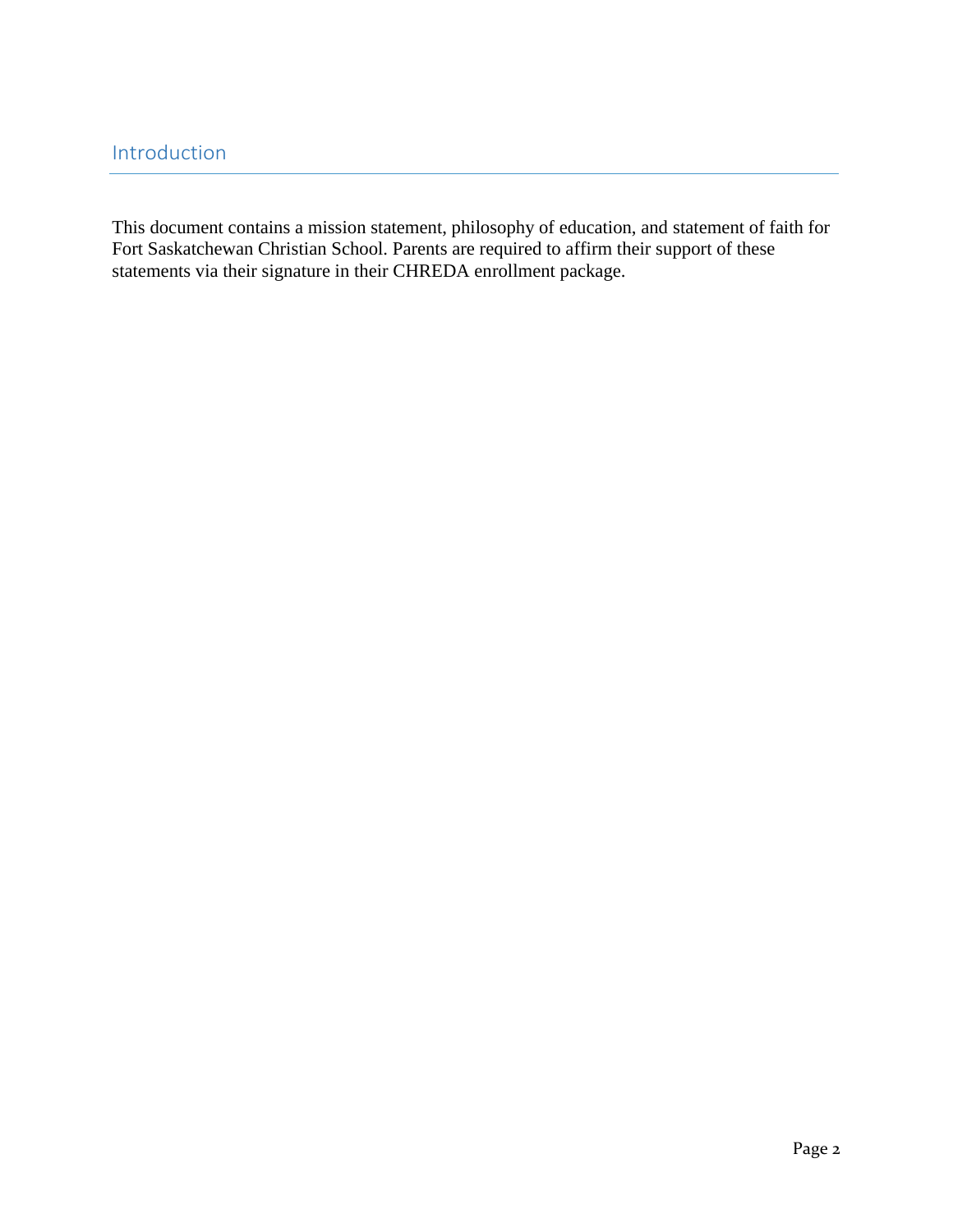# **To assist families by providing students with a Christ-centred, biblically directed education which instills the vision and practice of excellence in academics, moral character and service to others.**

**Elk Island Public Schools operates the Fort Saskatchewan Christian School (FSCS) as a religious alternative program under the authority of and in accordance with the School Act and other pertinent legislation such as the Alberta Human Rights and the Freedom of information and protection of Privacy Act. As well, the FSCS operates in accordance with the following principles:**

- students are God's unique creation, deserving of a respectful, loving and nurturing environment which prepares them for life now and eternally;
- Christian education develops the total person spiritually, intellectually, socially and physically;
- a commitment to teaching the Alberta curriculum from the perspective of what the Bible says about God, ourselves and the world;
- staff will be qualified and committed to supporting a Christian education, teaching and providing a supportive environment for their professional development;
- staff will respect, value and honour the role and responsibility of parents as partners in education;
- staff will be supportive of government, the Christian religion, and our community.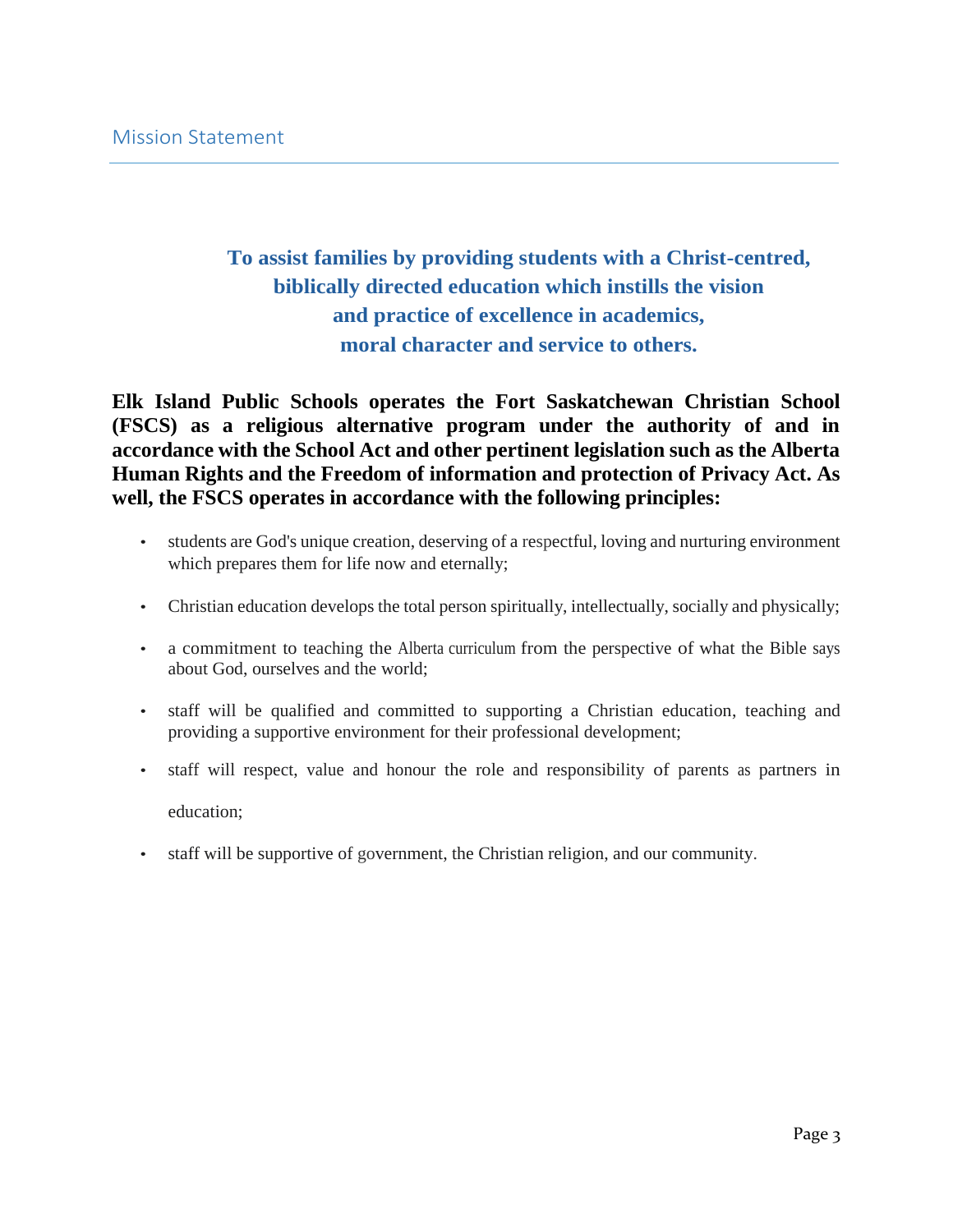## Philosophy of Christian Education

The educational philosophy of FSCS is based on a God-centered view of mankind and truth as presented in the Bible. This philosophy posits the following:

Since God created and sustains all things through His Son, Jesus Christ, the universe and all life are dynamically related to God and have the purpose of glorifying Him. This is pointedly true of mankind who was made in God's image - different in kind from all other creatures - with the unique capacity to know and respond to God personally and voluntarily. Because mankind is sinful by nature and choice, he/she cannot, in this condition, know or honour God in his/her life. Only by being born again and filled with His Spirit can she/he do God's will. This should be the ultimate purpose of their life.

The authority for such an education comes both from God's command that children be taught to love God and place Him first in their lives, and from the fact that parents are responsible for the total education and training of their children. The Christian School, along with the Church, becomes a partner in giving this education.

From this philosophy stem certain aims and objectives for the education offered at FSCS:

#### *Forthe Spiritual and moral growth of the student, the school seeks:*

- to teach the Bible as God's inspired Word and to develop attitudes of love and respect toward it,
- to teach the basic doctrines of the Bible,
- to develop a desire to know the will of God asrevealed in the Scriptures,
- to teach the student regarding a personal relationship with Christ as Saviour and Lord,
- to equip the student to understand the will of God daily,
- to impart an understanding of Christianity's belief in a worldwide task of witnessing, evangelism and discipline and to stimulate the student's involvement in this task,
- to develop the "mind and heart of Christ" toward godliness and sin, and to teach the student how to live an overcoming life through exercising self-restraint and consideration of others,
- to encourage the development of self-discipline and responsibilityin the student based on respect for and submission to God and God-ordained authority, and
- to help the student develop for themselves a Christian worldview by integrating life and studies with the Bible.

#### *For the student's personal and social development, the school aims:*

- to help students develop their personality based both on a proper understanding and acceptance of themselves as unique individuals created in the image of God and on the fullest possible development of their own capabilities,
- to teach students to treat everyone with love and respect since others too are made in God's image,
- to make students contributing members of society who realize their dependence on each other,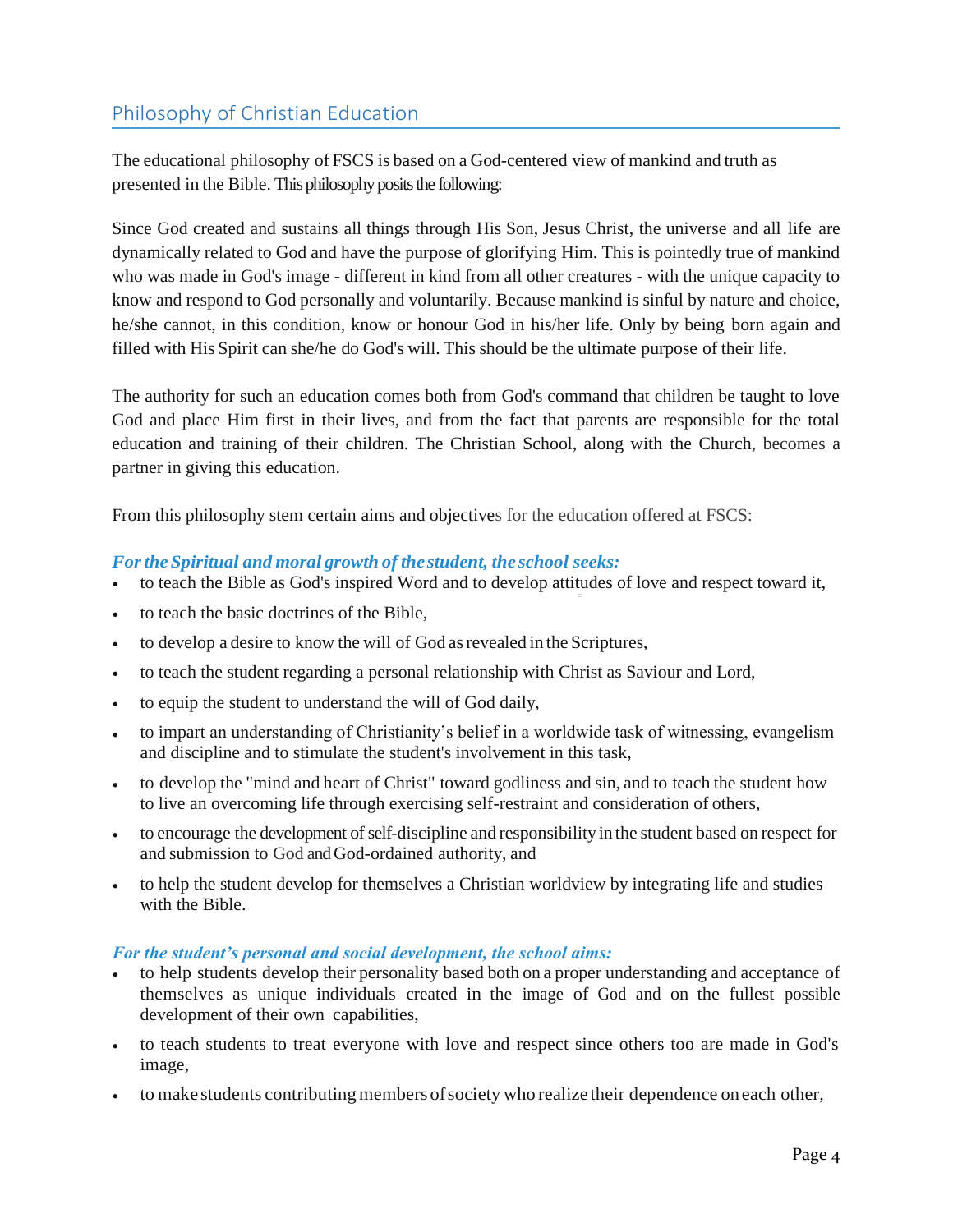- to promote an understanding of time as a God-given commodity, and the individual responsibility for effective use of time,
- to show a biblical view of life and work, and to provide skills for personal relationships and future endeavours,
- to develop good and proper attitudes toward marriage and the family and also the understanding and skills needed to establish God-honouring homes,
- to promote physical fitness, good health habits, and wise use of the body as the temple of God, and
- to impart biblical attitudes toward material things, and to encourage individual responsibility of using them for God's glory.

#### *For the student's academic advancement, the school endeavours:*

- to promote high academic standards within the potential of the individual as uniquely created by God and to help the student realize their full academic potential,
- to help each student gain a thorough comprehension and command of the fundamental processes used in communicating and dealing with others, such as reading, speaking, and listening,
- to teach and encourage the use of good study habits,
- to teach the student how to do independent research and to reason logically,
- to motivate the student to pursue independent study in the areas of personal interest,
- to develop creative and critical thinking and the proper use of biblical criteria for evaluation, to promote good citizenship through developing and understanding an appreciation of our Christian and Canadian heritage of responsible freedom, human dignity, and acceptance of authority,
- to discuss current affairs in all fields and to relate them to God's plan for humanity,
- to produce an understanding and appreciation for God's world, an awareness of humanity's role in their environment, and their God-given responsibilities to use and preserve it properly,
- to promote an appreciation of the fine arts through the development of the student's understanding and personal expression, and
- to adapt the curriculum to real-life situations in the community.

#### *In keeping with the school's commitment to and support of the homes from which the students come, the school desires:*

- to cooperate closely with parents in every phase of the student's development, especially as it relates to the school program,
- to help parents understand the school's purpose and programs, and vision through a process identified by the Society.
- to assist parents in understanding the Christian faith alongside the changing culture and its effects on the home and the implications for their children, and
- the Society shall determine what fees it will charge parents to cover its costs for the extra components it provides to FSCS and for the benefit of the parents and students of FSCS.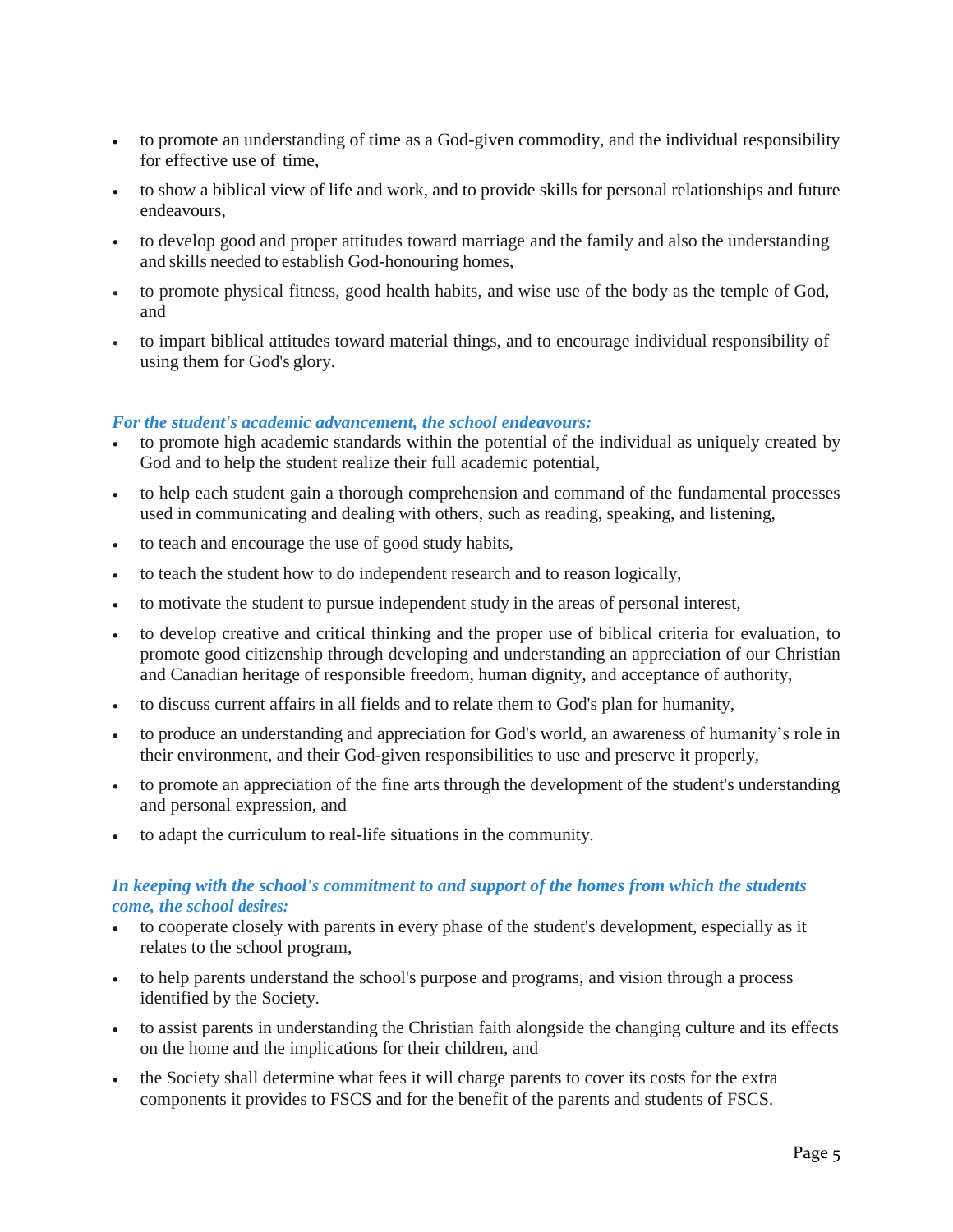### Statement of Faith

The educational philosophy of the FSCS posits the following:

- 1. There is one God,who is infinitely perfect, existing eternally in three persons: Father, Son and Holy Spirit.
- 2. Jesus Christ is true God and true man. He was conceived by the Holy Spirit and born of the Virgin Mary. He died upon the cross, the Just for the unjust, as a substitutionary sacrifice, and all who believe in him are justified on the ground of his shed blood. He arose from the dead according to the Scriptures. He is now at the right hand of the Majesty on high as our great High Priest. He will come again to establish his Kingdom of righteousness and peace.
- 3. The Holy Spirit is a divine Person, sent to indwell, guide, teach and empower the believer, and to convince the world of sin, of righteousness and of judgment.
- 4. The Old and New Testaments, inerrant as originally given, were verbally inspired by God and are a complete revelation of his will for the salvation of people. They constitute the divine and only rule of Christian faith and practice.
- 5. Humankind, originally created in the image and likeness of God, fell through disobedience, incurring thereby both physical and spiritual death. All people are born with a sinful nature, are separated from the life of God, and can be saved only through the atoning work of the Lord Jesus Christ. The destiny of the impenitent and unbelieving is existence forever in conscious torment, but that of the believer is everlasting joy and bliss.
- 6. Salvation has been provided only through Jesus Christ. Those who repent and believe in him are united with Christ through the Holy Spirit and are thereby regenerated (born again), justified, sanctified and granted the gift of eternal life as adopted children of God.
- 7. It is the will of God that in union with Christ each believer should be sanctified thoroughly thereby being separated from sin and the world and fully dedicated to God, receiving power for holy living and sacrificial and effective service toward the completion of Christ's commission.

This is accomplished through being filled with the Holy Spirit which is both a distinct event and progressive experience in the life of the believer.

- 8. Provision is made in the redemptive work of the Lord Jesus Christ for the healing of the mortal body. Prayer for the sick and anointing with oil as taught in the Scriptures are privileges for the Church in this present age.
- 9. The universal Church, of which Christ is the Head, consists of all those who believe on the Lord Jesus Christ, are redeemed through His blood, regenerated by the Holy Spirit, and commissioned by Christ to go into all the world as a witness, preaching the Gospel to all nations.